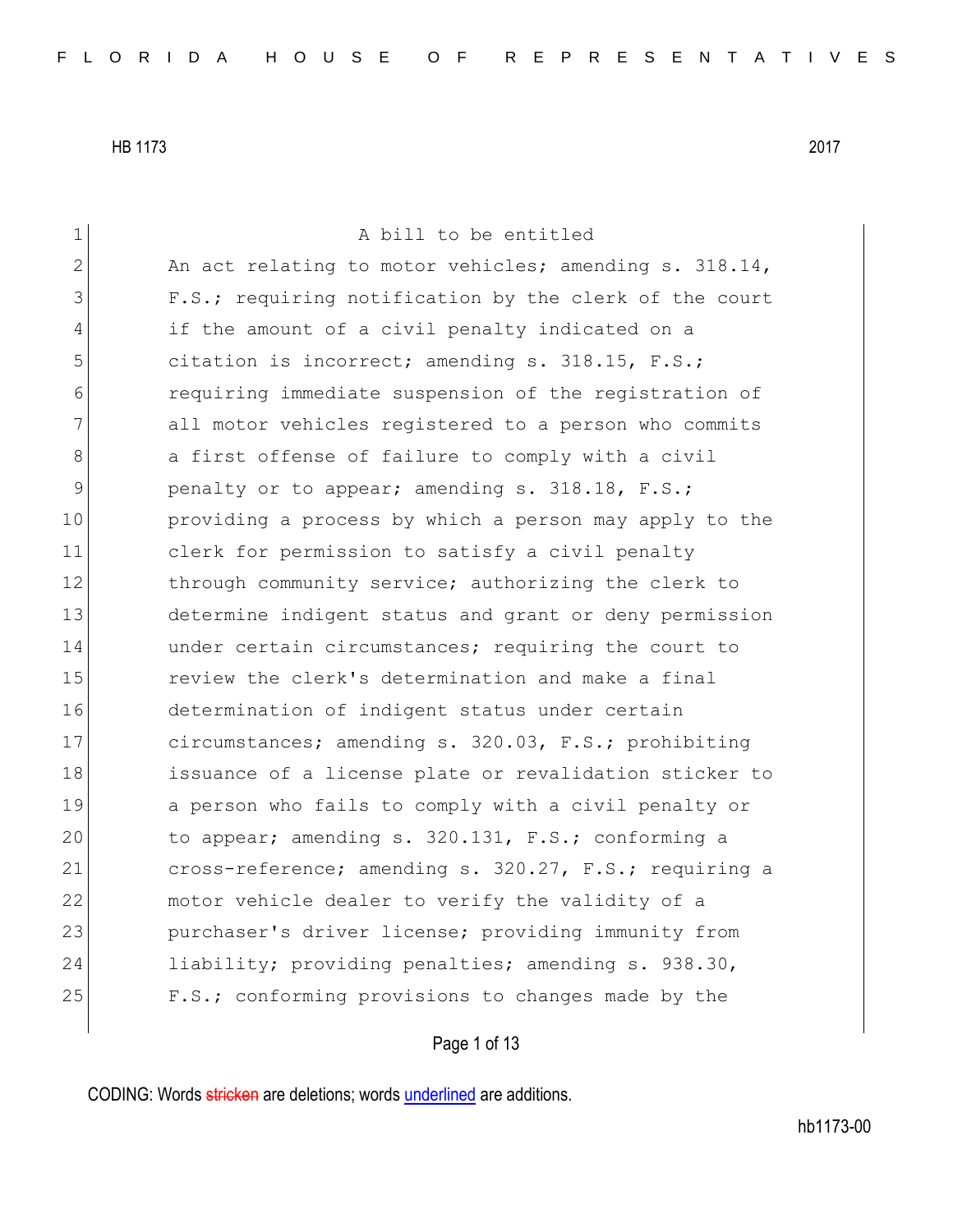| 26 | act; providing an effective date.                                |
|----|------------------------------------------------------------------|
| 27 |                                                                  |
| 28 | Be It Enacted by the Leqislature of the State of Florida:        |
| 29 |                                                                  |
| 30 | Section 1. Paragraph (a) of subsection (4) of section            |
| 31 | 318.14, Florida Statutes, is amended to read:                    |
| 32 | Noncriminal traffic infractions; exception;<br>318.14            |
| 33 | procedures.-                                                     |
| 34 | $(4)$ (a) Except as provided in subsection $(12)$ , any person   |
| 35 | charged with a noncriminal infraction under this section who     |
| 36 | does not elect to appear shall, within 30 days after the date of |
| 37 | issuance of the citation:                                        |
| 38 | 1. Pay the civil penalty and delinquent fee, if                  |
| 39 | applicable, either by mail or in person; or                      |
| 40 | Enter into a payment plan in accordance with s. 28.246<br>2.     |
| 41 | with the clerk of the court to pay the civil penalty and         |
| 42 | delinquent fee, if applicable.                                   |
| 43 |                                                                  |
| 44 | If the amount of the civil penalty indicated on the citation is  |
| 45 | determined to be incorrect after issuance of the citation, the   |
| 46 | clerk of the court shall notify the person within 10 days after  |
| 47 | such determination, by mail to the address indicated on the      |
| 48 | citation, of the correct civil penalty amount. The person shall  |
| 49 | have 30 days from the date the notification is mailed to pay the |
| 50 | correct amount.                                                  |
|    |                                                                  |

# Page 2 of 13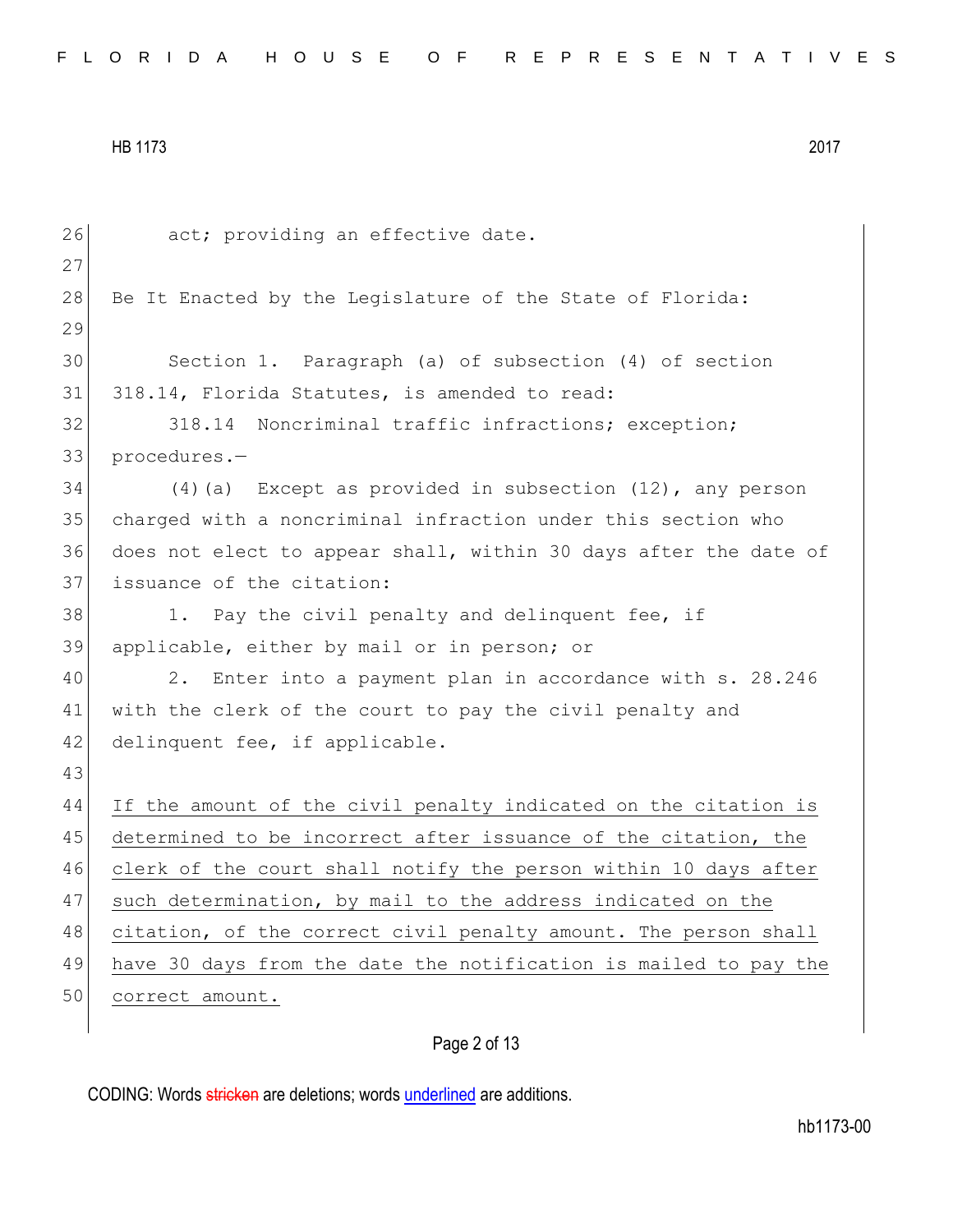51 Section 2. Paragraph (a) of subsection (1) of section 52 318.15, Florida Statutes, is amended to read: 53 318.15 Failure to comply with civil penalty or to appear; 54 penalty.— 55 (1)(a) If a person fails to comply with the civil 56 penalties provided in s. 318.18 within the time period specified 57 in s. 318.14(4), fails to enter into or comply with the terms of 58 a penalty payment plan with the clerk of the court in accordance 59 with ss. 318.14 and 28.246, fails to attend driver improvement 60 school, or fails to appear at a scheduled hearing, the clerk of 61 the court shall notify the Department of Highway Safety and 62 Motor Vehicles of such failure within 10 days after such 63 failure. Upon receipt of such notice, the department shall: 64 1. For a first offense, immediately suspend the 65 registration of all motor vehicles registered in such person's 66 name. 67 2. For a second or subsequent offense, immediately issue 68 an order suspending the driver license and privilege to drive of 69 such person effective 20 days after the date the order of 70 suspension is mailed in accordance with s.  $322.251(1)$ , (2), and 71 (6). Any such suspension of the driving privilege which has not 72 been reinstated, including a similar suspension imposed outside 73 Florida, shall remain on the records of the department for a 74 period of 7 years from the date imposed and shall be removed 75 from the records after the expiration of 7 years from the date

## Page 3 of 13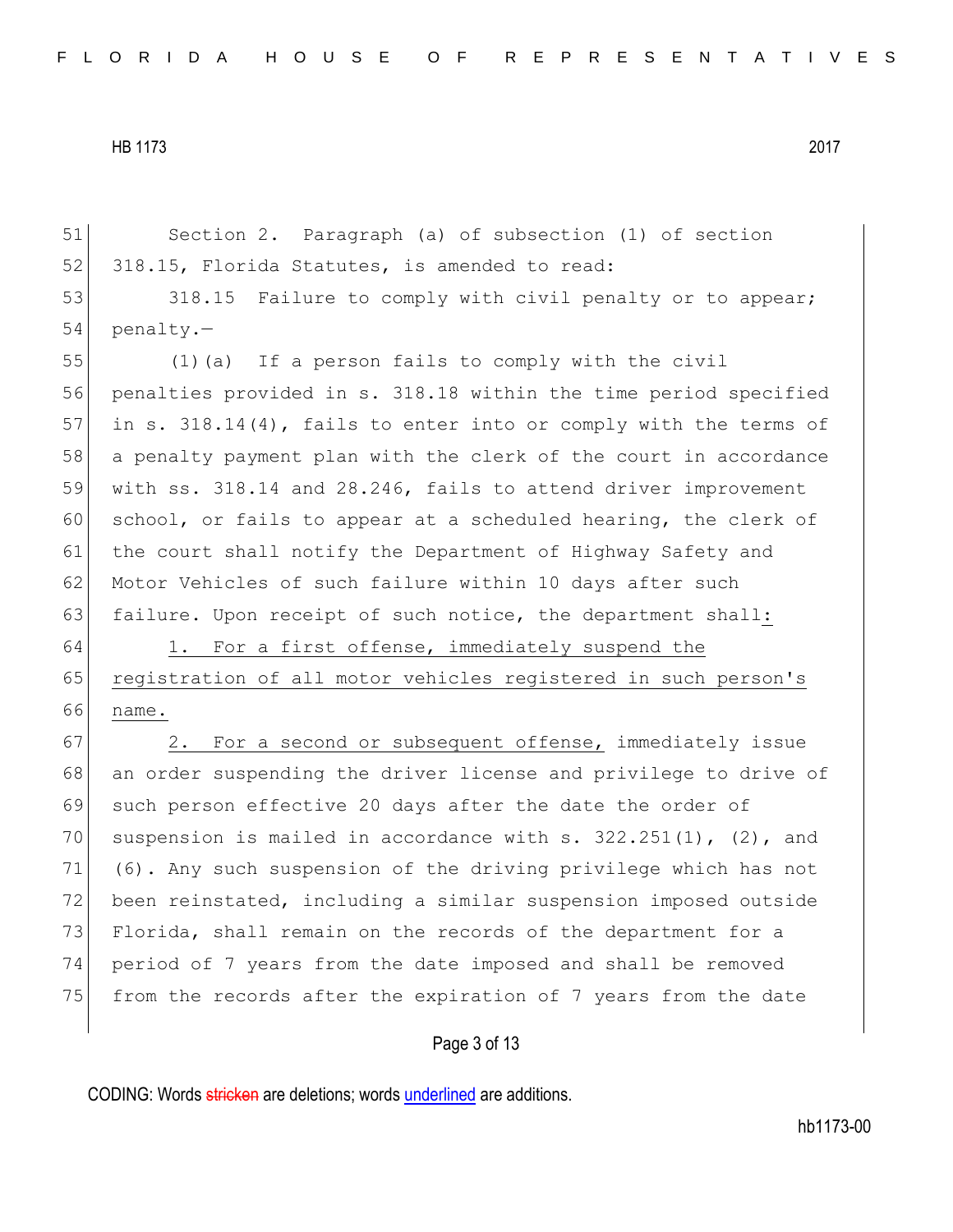| 76  | it is imposed. The department may not accept the resubmission of |
|-----|------------------------------------------------------------------|
| 77  | such suspension.                                                 |
| 78  | Section 3. Paragraph (b) of subsection (8) of section            |
| 79  | 318.18, Florida Statutes, is amended to read:                    |
| 80  | 318.18 Amount of penalties. The penalties required for a         |
| 81  | noncriminal disposition pursuant to s. 318.14 or a criminal      |
| 82  | offense listed in s. 318.17 are as follows:                      |
| 83  | (8)                                                              |
| 84  | (b) 1.a. $\pm$ A person who has been ordered to pay a civil      |
| 85  | penalty for a noncriminal traffic infraction may apply to the    |
| 86  | clerk of the court for permission to satisfy the civil penalty   |
| 87  | by participating in community service. The person must use an    |
| 88  | application form developed by the Florida Clerks of Court        |
| 89  | Operations Corporation with final approval by the Supreme Court. |
| 90  | The application must include, at a minimum, the following        |
| 91  | financial information:                                           |
| 92  | (I) Net income, consisting of total salary and wages,            |
| 93  | minus deductions required by law, including court-ordered        |
| 94  | support payments.                                                |
| 95  | (II) Other income, including, but not limited to, social         |
| 96  | security benefits, union funds, veterans' benefits, workers'     |
| 97  | compensation, other regular support from absent family members,  |
| 98  | public or private employee pensions, reemployment assistance or  |
| 99  | unemployment compensation, dividends, interest, rent, trusts,    |
| 100 | and gifts.                                                       |
|     |                                                                  |

# Page 4 of 13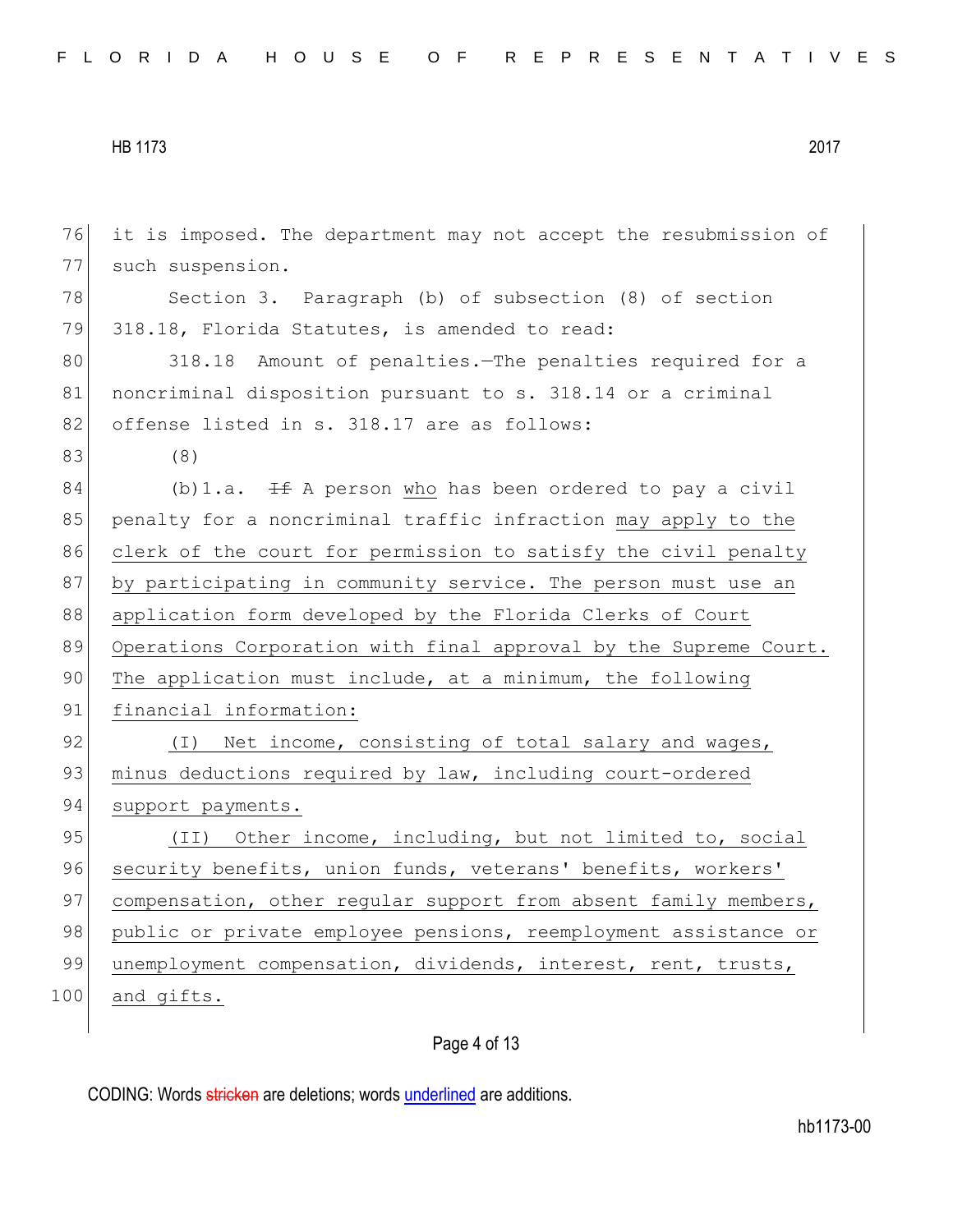| 101 | (III) Assets, including, but not limited to, cash, savings          |
|-----|---------------------------------------------------------------------|
| 102 | accounts, bank accounts, stocks, bonds, certificates of deposit,    |
| 103 | equity in real estate, and equity in a boat or a motor vehicle      |
| 104 | or in other tangible property.                                      |
| 105 | (IV) All liabilities and debts.                                     |
| 106 |                                                                     |
| 107 | The application must include a signature by the applicant which     |
| 108 | attests to the truthfulness of the information provided. The        |
| 109 | application form developed by the corporation must include          |
| 110 | notice that the applicant may seek court review of a clerk's        |
| 111 | determination that the applicant is not indigent, as provided in    |
| 112 | this paragraph.                                                     |
| 113 | b. The clerk shall assist a person who appears before the           |
| 114 | clerk and requests assistance in completing the application, and    |
| 115 | the clerk shall notify the court if a person is unable to           |
| 116 | complete the application after the clerk has provided               |
| 117 | assistance.                                                         |
| 118 | The clerk of the court shall determine whether an<br>$\mathtt{C}$ . |
| 119 | applicant seeking permission to perform community service is        |
| 120 | indigent based upon the information provided in the application     |
| 121 | and the criteria prescribed in this sub-subparagraph.               |
| 122 | An applicant, including an applicant who is a minor or<br>(I)       |
| 123 | an adult tax-dependent person, is indigent if the applicant's       |
| 124 | income is equal to or below 200 percent of the then-current         |
| 125 | federal poverty quidelines prescribed for the size of the           |
|     |                                                                     |

Page 5 of 13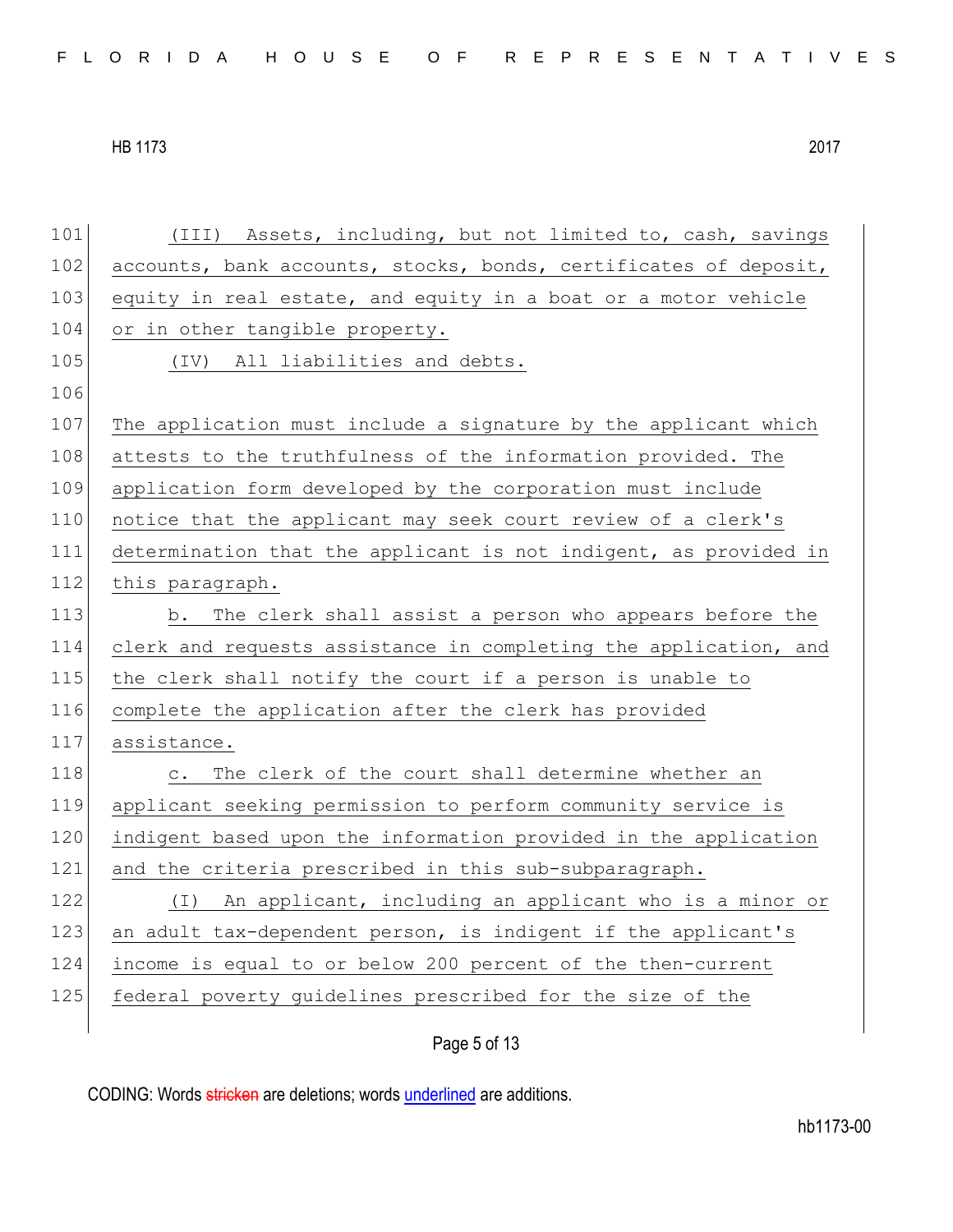126 household of the applicant by the United States Department of 127 Health and Human Services or if the person is receiving 128 Temporary Assistance for Needy Families-Cash Assistance, 129 poverty-related veterans' benefits, or Supplemental Security 130 Income. 131 (II) There is a presumption that the applicant is not 132 indigent if the applicant owns, or has equity in, any intangible 133 or tangible personal property or real property or the expectancy 134 of an interest in any such property having a net equity value of 135  $\frac{135}{135}$  \$2,500 or more, excluding the value of the person's homestead 136 and one vehicle having a net value not exceeding \$5,000. 137 (III) Notwithstanding the information provided by the 138 applicant, the clerk may conduct a review of the property 139 records for the county in which the applicant resides and the 140 motor vehicle title records of the state to identify any 141 property interests of the applicant. The clerk may evaluate and 142 consider the results of the review in making a determination 143 under this sub-subparagraph. If the review is conducted, the 144 clerk shall maintain the results of the review in a file with 145 the application and provide the file to the court if the 146 applicant seeks review under sub-subparagraph f. of the clerk's 147 determination of indigent status. 148 d. The duty of the clerk in determining whether an 149 applicant is indigent shall be limited to receiving the 150 application and comparing the information provided in the

Page 6 of 13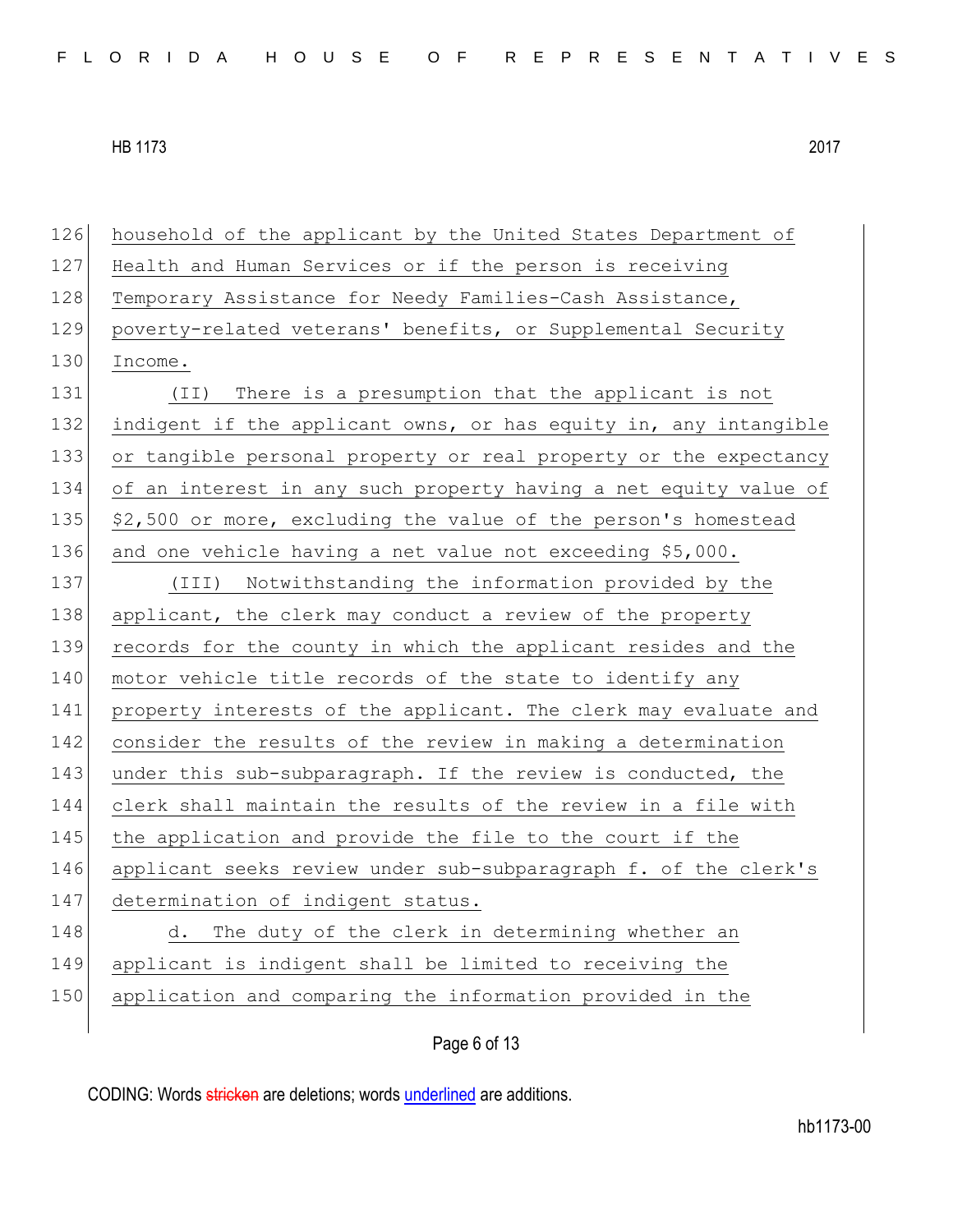151 application to the criteria prescribed in this subparagraph. The 152 determination of indigent status is a ministerial act of the 153 clerk and not a decision based on further investigation or the 154 exercise of independent judgment by the clerk. The clerk may 155 contract with third parties to perform functions assigned to the 156 clerk under this paragraph. 157 e. If the clerk of the court determines that and the 158 applicant person is indigent and therefore unable to comply with 159 the court's order due to demonstrable financial hardship, the 160 clerk of the court shall allow the applicant person to satisfy 161 the civil penalty by participating in community service until 162 the civil penalty is paid. 163 f. If the clerk of the court determines that the applicant 164 is not indigent, the applicant may seek review of the clerk's 165 determination by filing a written motion with the court and 166 submitting to the court the completed application prescribed in 167 sub-subparagraph a. In reviewing the motion, the court shall 168 consider the extent to which the applicant's income equals or 169 exceeds the income criteria prescribed in sub-subparagraph c. 170 The court shall make a final determination of indigent status 171 and, if the court determines that the applicant is indigent, 172 shall order the applicant to perform community service until the 173 civil penalty is paid. 174 g.b. If a court orders, or if the clerk of the court 175 allows, a person to perform community service, the person shall

Page 7 of 13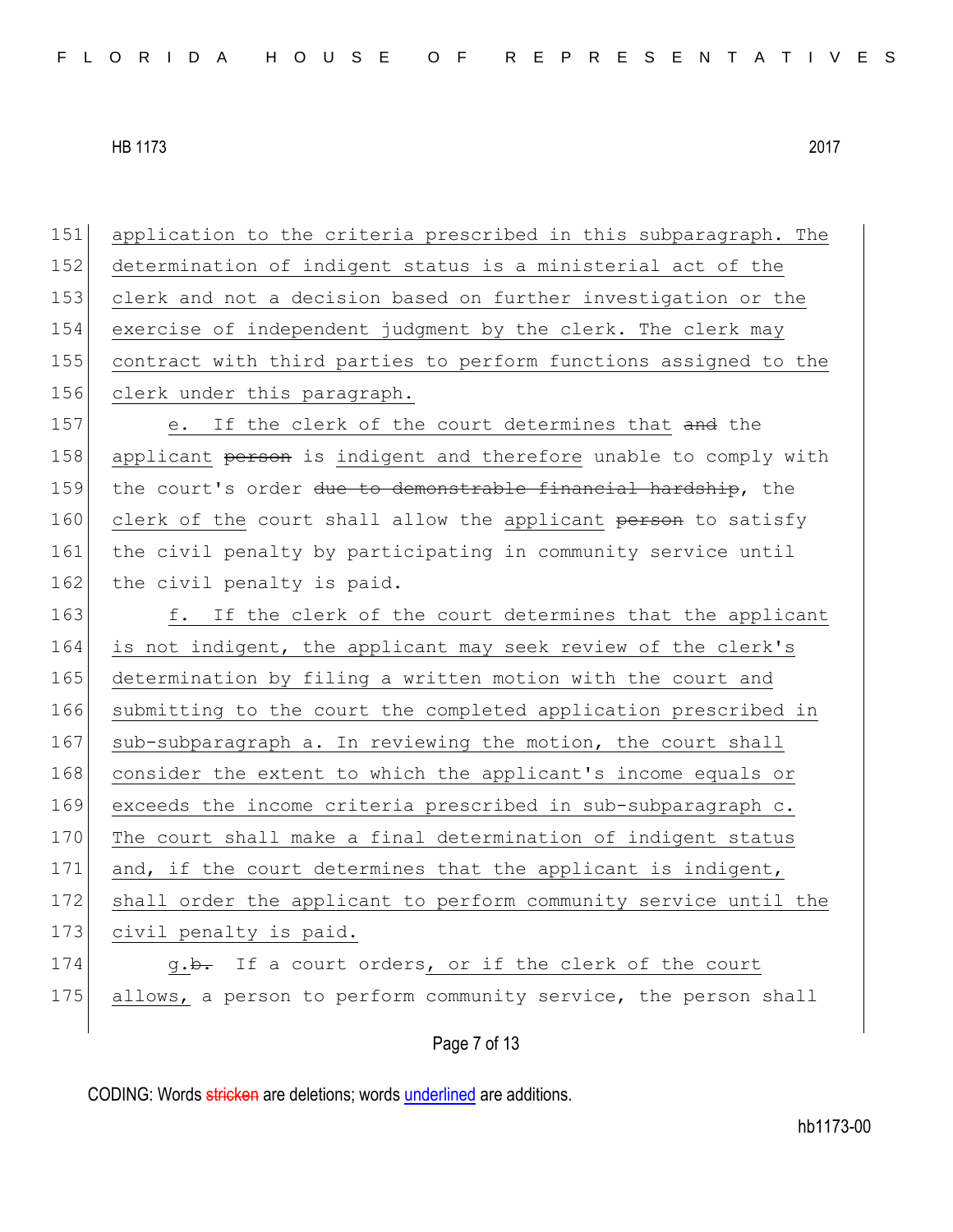176 receive credit for the civil penalty at the specified hourly 177 credit rate per hour of community service performed, and each 178 hour of community service performed shall reduce the civil 179 penalty by that amount.

180 2.a. As used in this paragraph, the term "specified hourly 181 credit rate" means the wage rate that is specified in 29 U.S.C. 182 s. 206(a)(1) under the federal Fair Labor Standards Act of 1938, 183 that is then in effect, and that an employer subject to such 184 provision must pay per hour to each employee subject to such 185 provision.

186 b. However, if a person ordered by the court or allowed by 187 the clerk of the court to perform community service has a trade 188 or profession for which there is a community service need, the 189 specified hourly credit rate for each hour of community service 190 performed by that person shall be the average prevailing wage 191 rate for the trade or profession that the community service 192 agency needs.

193 3.a. The community service agency supervising the person 194 shall record the number of hours of community service completed 195 and the date the community service hours were completed. The 196 community service agency shall submit the data to the clerk of 197 the court on the letterhead of the community service agency, 198 which must also bear the notarized signature of the person 199 designated to represent the community service agency. 200 b. When the number of community service hours completed by

### Page 8 of 13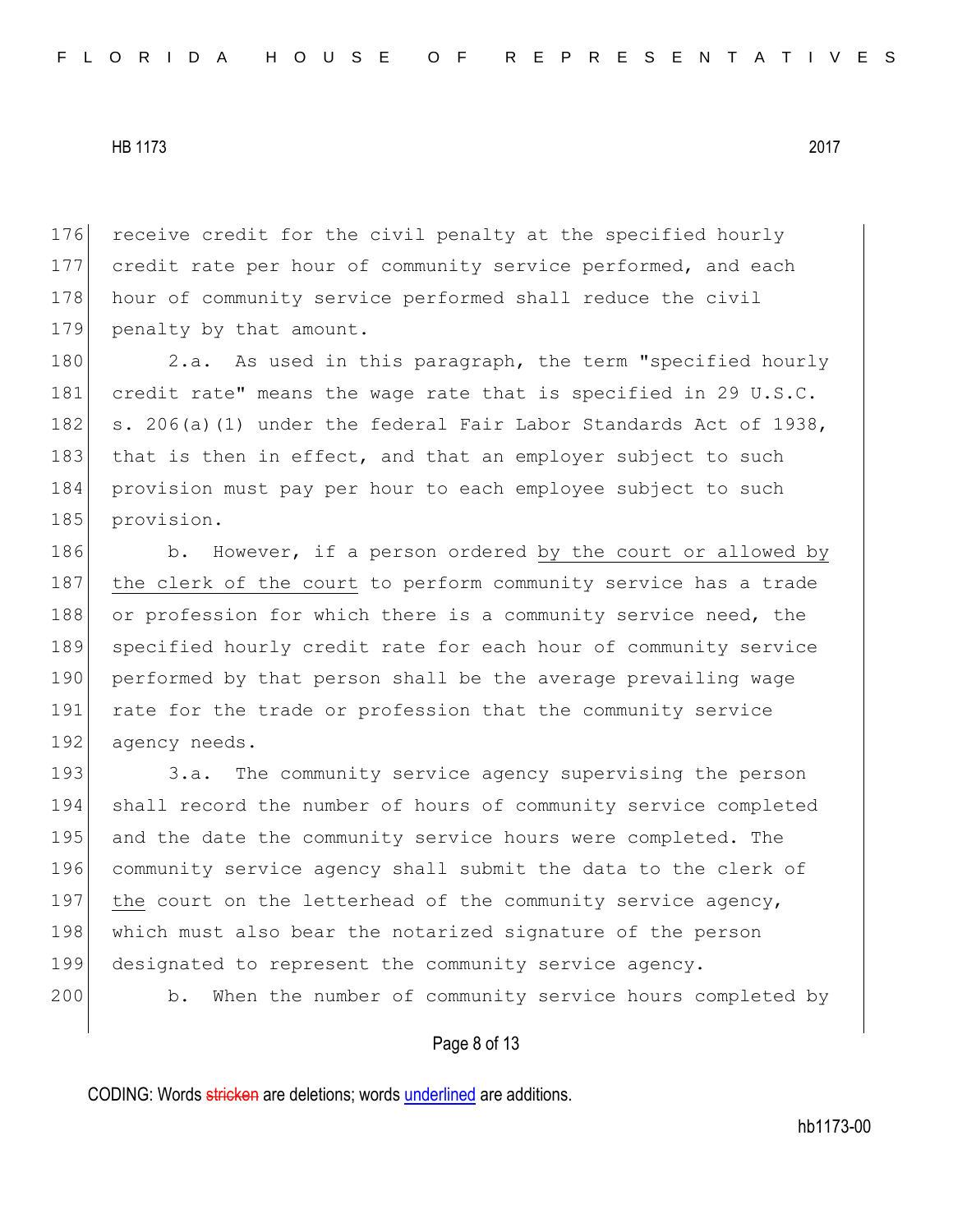201 the person equals the amount of the civil penalty, the clerk of 202 the court shall certify this fact to the court. Thereafter, the 203 clerk of the court shall record in the case file that the civil 204 penalty has been paid in full.

205 4. As used in this paragraph, the term:

206 a. "Community service" means uncompensated labor for a 207 community service agency.

208 b. "Community service agency" means a not-for-profit 209 corporation, community organization, charitable organization, 210 public officer, the state or any political subdivision of the 211 state, or any other body the purpose of which is to improve the 212 quality of life or social welfare of the community and which 213 agrees to accept community service from persons unable to pay 214 civil penalties for noncriminal traffic infractions.

215 Section 4. Subsection (8) of section 320.03, Florida 216 Statutes, is amended to read:

217 320.03 Registration; duties of tax collectors; 218 International Registration Plan.-

 (8) If the applicant's name appears on the list referred to in s. 316.1001(4), s. 316.1967(6), s. 318.15(1)(a) or (3)  $\left[318, 15(3), 005, 713, 78(13), a\right]$  license plate or revalidation sticker may not be issued until that person's name no longer 223 appears on the list or until the person presents a receipt from the governmental entity or the clerk of court that provided the 225 data showing that the fines outstanding have been paid. This

### Page 9 of 13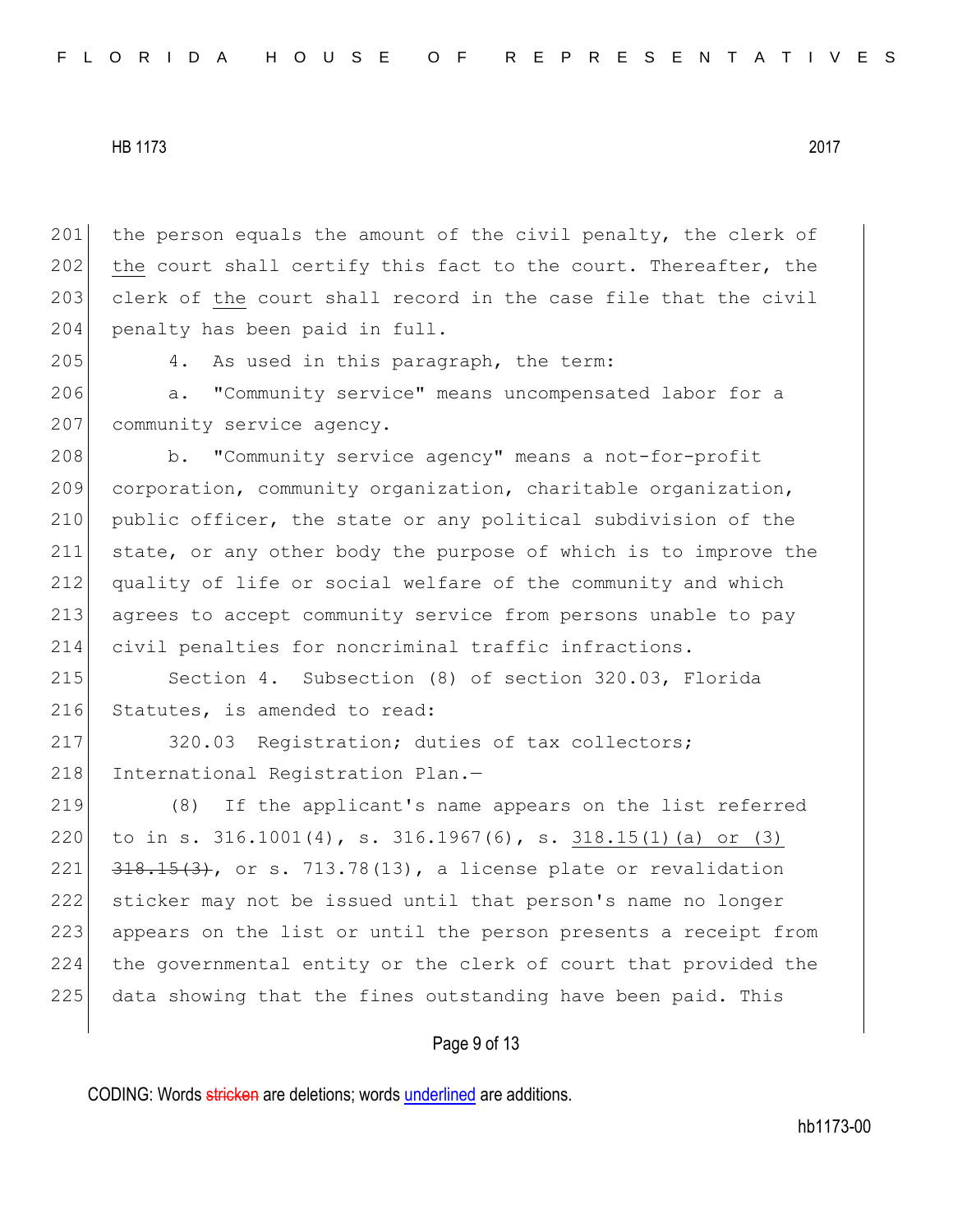226 subsection does not apply to the owner of a leased vehicle if

HB 1173 2017

227 the vehicle is registered in the name of the lessee of the 228 vehicle. The tax collector and the clerk of the court are each 229 entitled to receive monthly, as costs for implementing and 230 administering this subsection, 10 percent of the civil penalties 231 and fines recovered from such persons. As used in this 232 subsection, the term "civil penalties and fines" does not 233 include a wrecker operator's lien as described in s. 713.78(13). 234 If the tax collector has private tag agents, such tag agents are 235 entitled to receive a pro rata share of the amount paid to the 236 tax collector, based upon the percentage of license plates and 237 revalidation stickers issued by the tag agent compared to the 238 total issued within the county. The authority of any private 239 agent to issue license plates shall be revoked, after notice and 240 a hearing as provided in chapter 120, if he or she issues any 241 license plate or revalidation sticker contrary to the provisions 242 of this subsection. This section applies only to the annual 243 renewal in the owner's birth month of a motor vehicle 244 registration and does not apply to the transfer of a

245 registration of a motor vehicle sold by a motor vehicle dealer 246 licensed under this chapter, except for the transfer of 247 registrations which includes the annual renewals. This section 248 does not affect the issuance of the title to a motor vehicle, 249 notwithstanding s. 319.23(8)(b).

250 Section 5. Subsection (8) of section 320.131, Florida

Page 10 of 13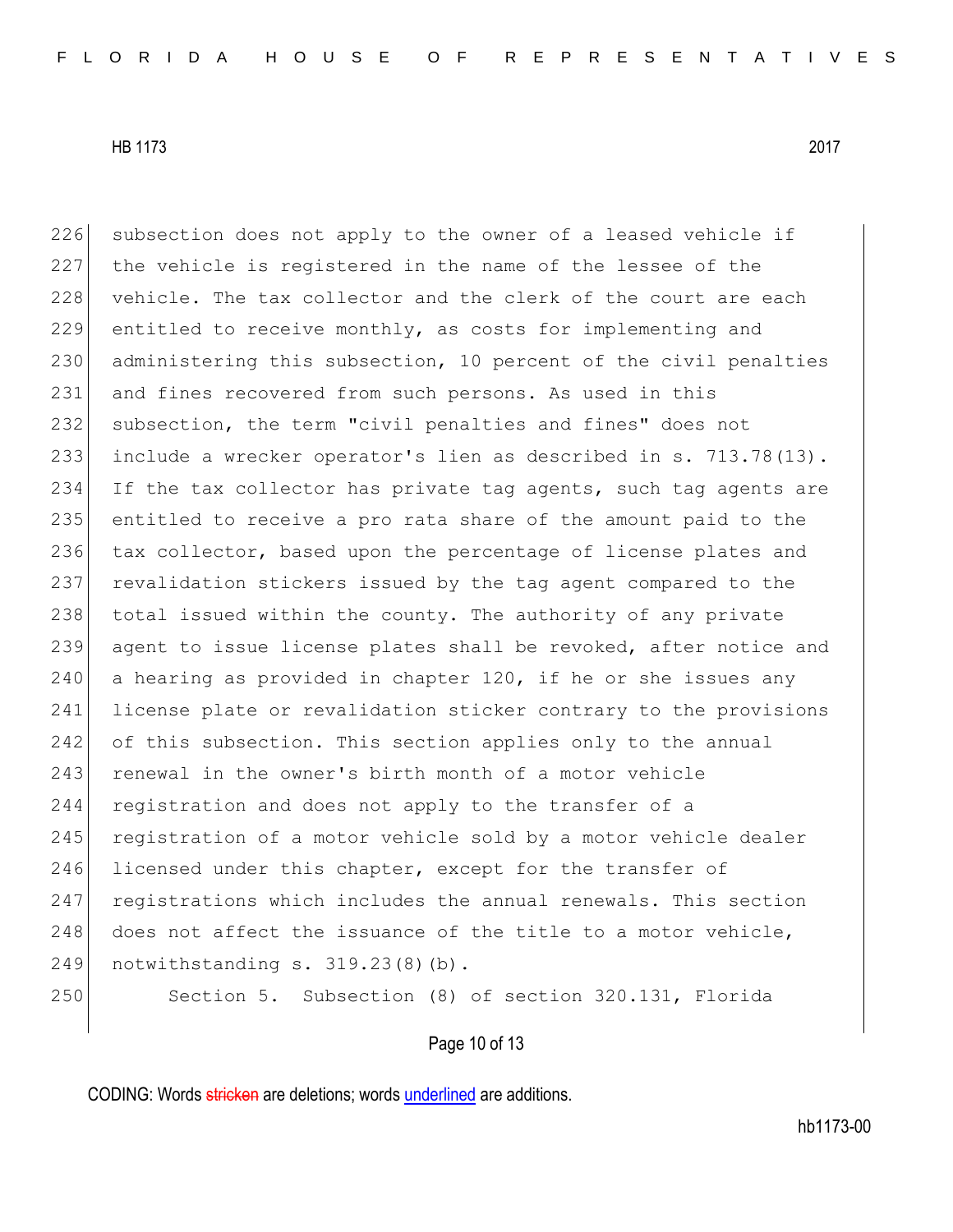251 Statutes, is amended to read:  $252$   $320.131$  Temporary tags. 253 (8) The department shall administer an electronic system 254 for licensed motor vehicle dealers to use for issuing temporary 255 tags. If a dealer fails to comply with the department's 256 requirements for issuing temporary tags using the electronic 257 system, the department may deny, suspend, or revoke a license 258 under s. 320.27(10)(b)16.  $\frac{320.27(9)}{100}$  (b)16. upon proof that the 259 licensee has failed to comply with the department's 260 requirements. The department may adopt rules to administer this 261 section. 262 Section 6. Subsections (8) through (14) of section 320.27,

263 Florida Statutes, are renumbered as subsections (9) through 264 (15), respectively, present subsections (2) and (8) are amended, 265 and a new subsection (8) is added to that section, to read:

266 320.27 Motor vehicle dealers.-

267 (2) LICENSE REQUIRED.—A No person may not shall engage in 268 business as, serve in the capacity of, or act as a motor vehicle 269 dealer in this state without first obtaining a license therefor 270 in the appropriate classification as provided in this section. 271 With the exception of transactions with motor vehicle auctions, 272 a no person other than a licensed motor vehicle dealer may not 273 advertise for sale any motor vehicle belonging to another party 274 unless as a direct result of a bona fide legal proceeding, court 275 order, or settlement of an estate, or by operation of law.

## Page 11 of 13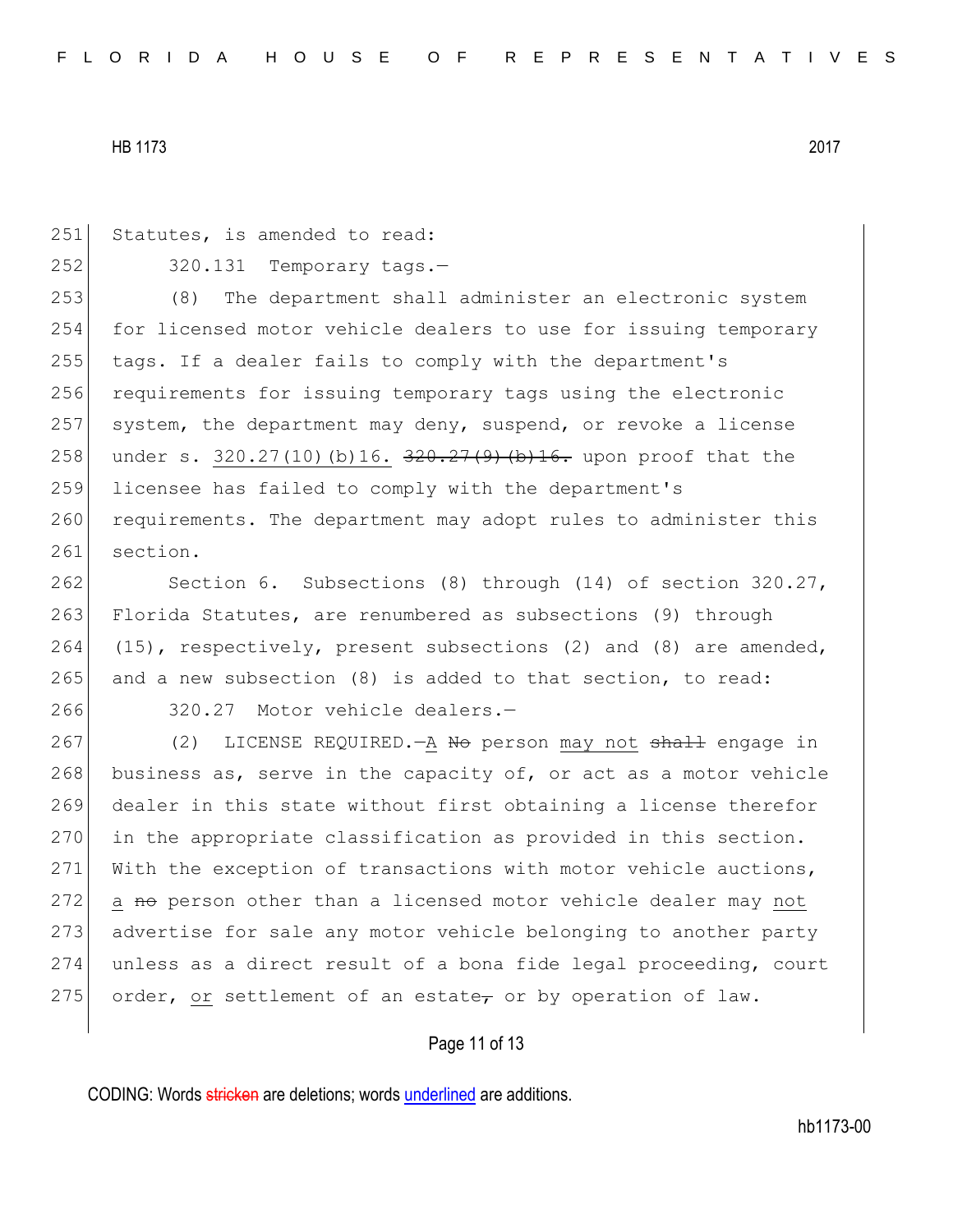276 However, an owner owners of a motor vehicle vehicles titled in 277 his or her name their names may advertise and offer a vehicle 278 vehicles for sale on his or her their own behalf. It shall be 279 unlawful for A licensed motor vehicle dealer may not to allow a 280  $\overline{any}$  person other than a bona fide employee to use the motor 281 vehicle dealer license for the purpose of acting in the capacity 282 of or conducting motor vehicle sales transactions as a motor 283 vehicle dealer. A Any person who sells or offers selling or

284 offering a motor vehicle for sale in violation of the licensing 285 requirements of this subsection, or who misrepresents to any 286 person its relationship with any manufacturer, importer, or 287 distributor, in addition to the penalties provided in this 288 section, commits herein, shall be deemed quilty of an unfair and 289 deceptive trade practice as defined in part II of chapter 501 290 and is shall be subject to the provisions of subsections  $(8)$  and 291 (9) and (10).

292 (8) DRIVER LICENSE VERIFICATION.

 (a) Notwithstanding any other provision of law to the 294 contrary, before finalizing the sale of a motor vehicle, a motor 295 vehicle dealer shall record the driver license number of the purchaser and verify that the driver license is valid. The department shall provide the motor vehicle dealer access to the 298 driver license record for purposes of such verification. If the driver license is suspended, revoked, or otherwise invalid, the dealer shall require an attestation by the purchaser on a form